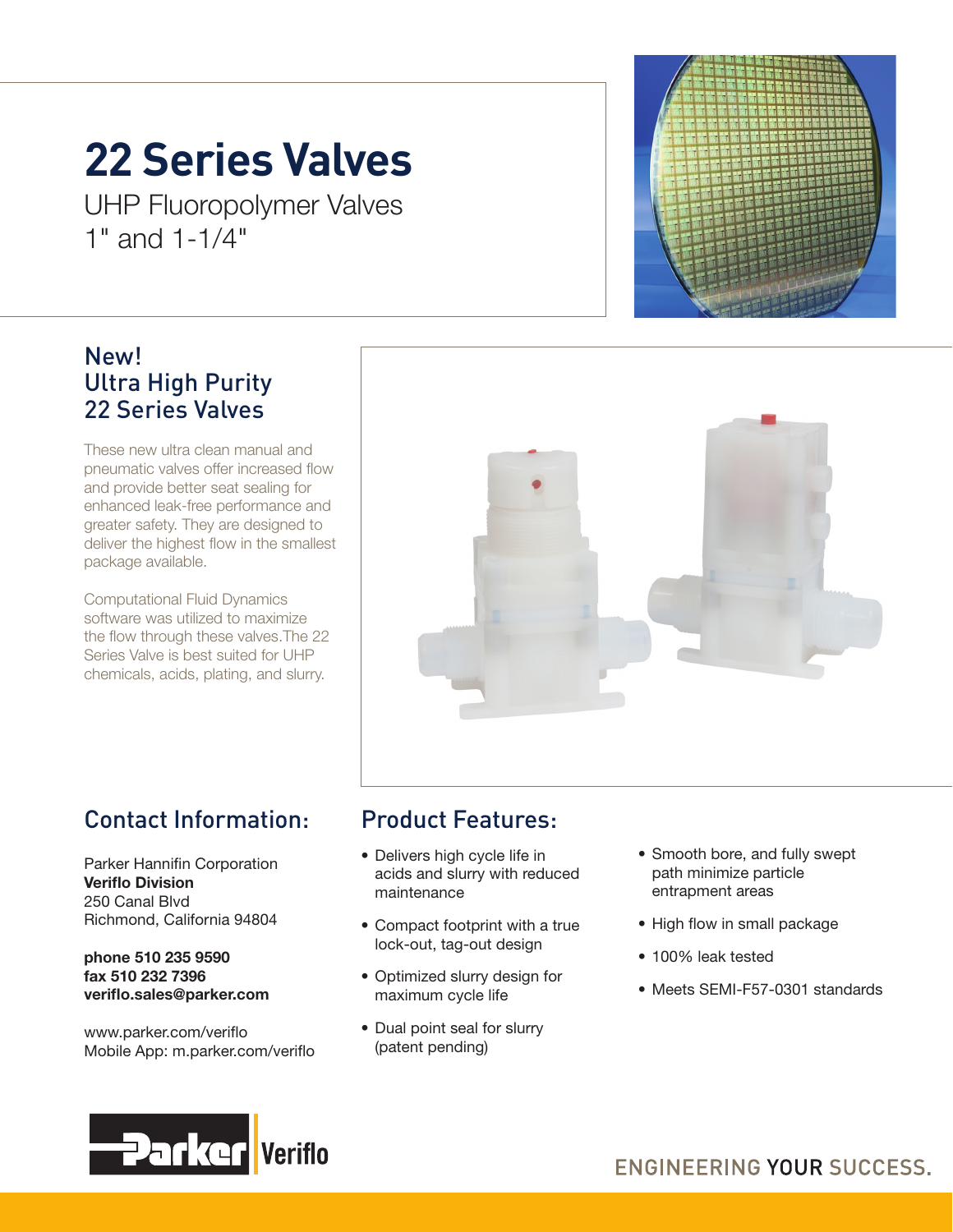## **22 Series Valves 1" and 1-1/4"**

Dimensional Drawings







| <b>Connection</b> | A    | в    |
|-------------------|------|------|
| 1" Flare          | 6.72 | 1.51 |
| $11/4$ " Flare    | 7.44 | 1.87 |
| 1" S300           | 6.50 | 1.06 |
| 1 1/4" S300       | 8.02 | 1.50 |





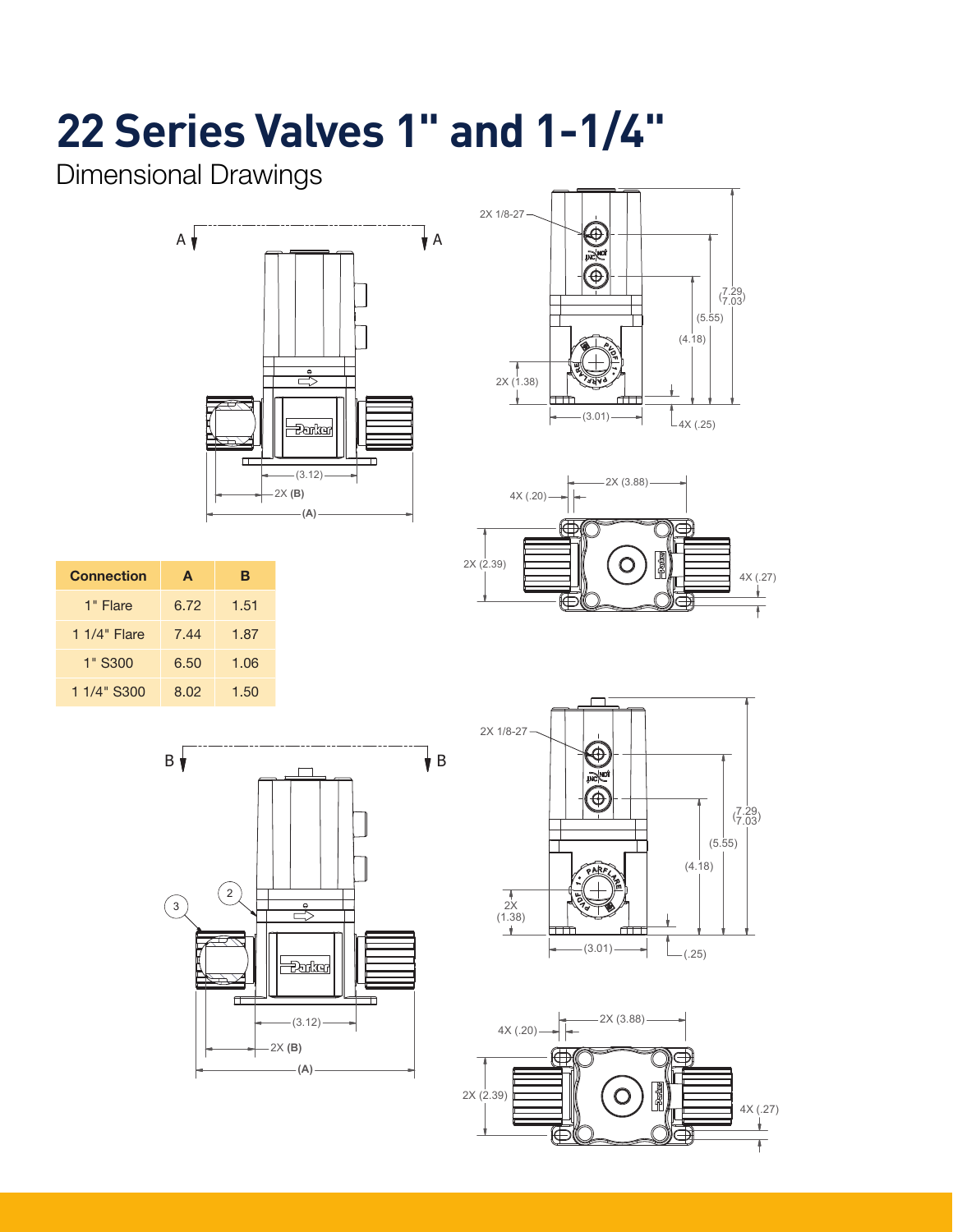# **22 Series Valves 1" and 1-1/4"**

Ordering Information

Build a 22 Series valve by replacing the numbered symbols with an option from the corresponding tables below.